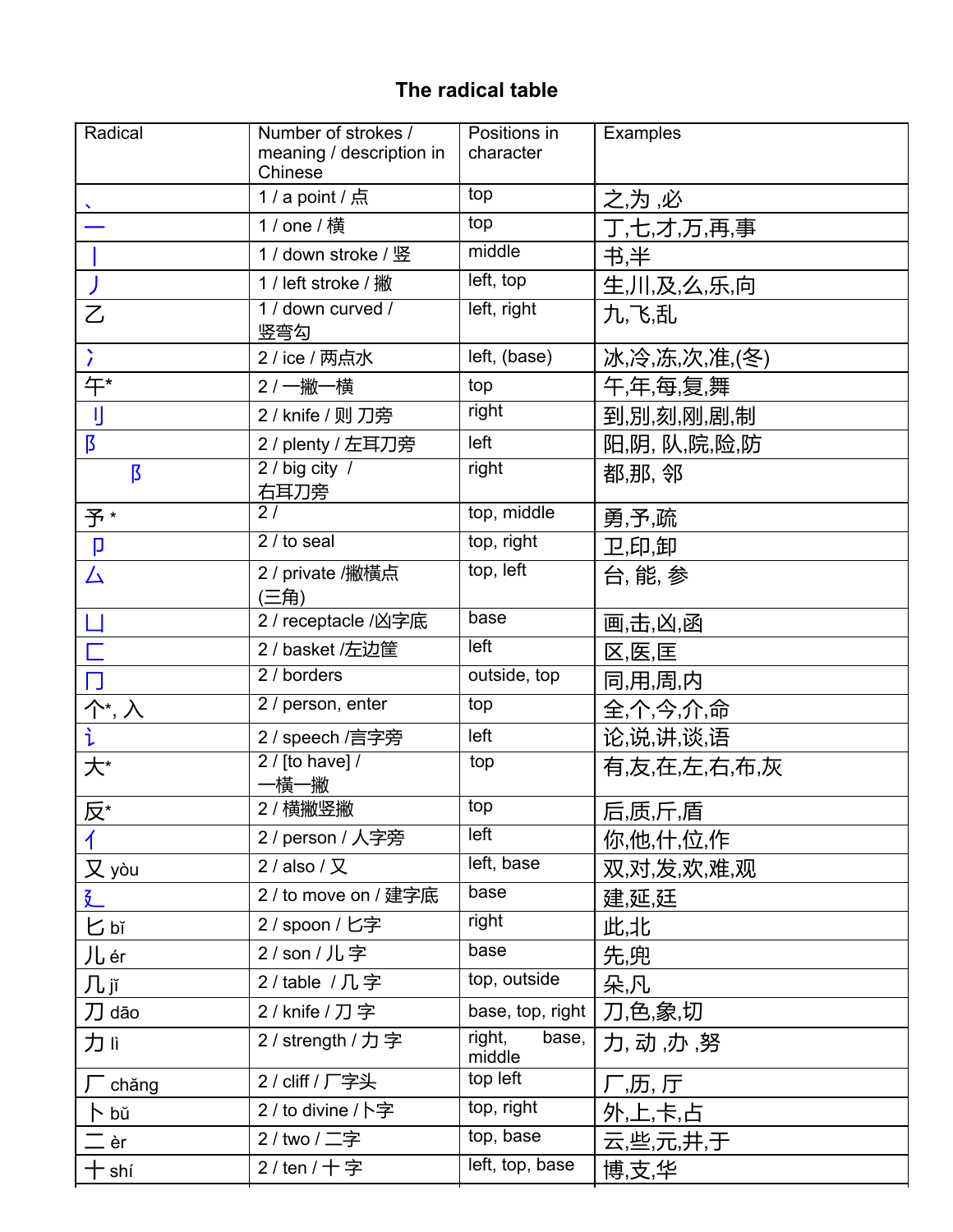| 勹                                               | 2 / to wrap / 包字头    | right                 | 包,句,勿       |
|-------------------------------------------------|----------------------|-----------------------|-------------|
| $\overline{\mathcal{X}}$                        | 3 / to walk slowly / | left                  | 街,行,往,得     |
|                                                 | 双 人旁                 | left                  |             |
| 丬                                               | 3 / frame / 将字旁      |                       | 将,藏,壮       |
| $\Box$                                          | 3 / enclosure / 方匡   | outside               | 国,四,回,图,园   |
| $+$                                             | 3 / grass / 草字头      | top                   | 草,花,茶,英     |
| 廾                                               | 3 / join hands / 弄字底 | base                  | 开,卉,弊       |
| 尢                                               | 3 / crooked / 尤字旁    | middle, left          | 无,尤,尴,尬     |
| 纟                                               | 3 / silk / 绞丝 (旁, 底) | left / base           | 给,红,系       |
| 4                                               | 3 / sprout           | middle                | 出,屯         |
| $\overline{\mathbf{t}}$                         | 3 / hand / 提手旁       | left                  | 报,打,搬,拉,把,捕 |
| $\frac{1}{2}$                                   | 3 / to go / 走之底      | left                  | 这,边,还,进,迈   |
| $\overline{\phantom{a}}$                        | 3 / roof / 宝盖头       | top                   | 家, 宝,它,完,实  |
| $\ddot{i}$                                      | 3 / water / 三点 水     | left                  | 河,汤,洗,海,没   |
| 忄                                               | 3 / heart / 竖心旁      | left                  | 忙,快,慢,怪,忆   |
| 亇                                               | 3 / to eat / 食字旁     | left                  | 饭, 饺, 馆     |
| 犭                                               | 3 / dog / 反犬旁        | left                  | 猫,狗,狼       |
| <u>久</u>                                        | 3 / to follow /折文    | top, left             | 务,冬, 各,处    |
| $\equiv$                                        | 3 / pig's head       | top                   | 寻,录,归       |
| $\overline{\Bbb{W}}$                            | 3 / stream / 三拐      | top, middle           | 巢,巡,(州)     |
| 彡                                               | 3 / feathery / 三撇    | right                 | 影形          |
| 弋 yì                                            | 3/a dart / 弋字        | left                  | 式,贰         |
| 己,已                                             | 3 / self/already     | top                   | 导,异,忌       |
| $\frac{\tilde{j}$ i, yǐ                         |                      |                       |             |
|                                                 | 3 / women 女字         |                       | 她,好,姐,妈     |
| nů                                              |                      |                       |             |
| 巾 jīn                                           | 3 / napkin / 巾字      | left, base            | 帖,幅,币,帮     |
| $\mathop{\hbox{\rlap{$\sqcup$}}}\nolimits$ shān | 3 / mountain / 山字    | left                  | 岁,峡,幽,      |
| 大 dà                                            | 3 / great / 大字       | top, middle           | 大,夫,头,奇,太   |
| 丸 wán                                           | 3 / ball, pill /丸字   | right                 | 孰           |
| 幺 yāo                                           | 3 / tiny /幺字旁        | left                  | 幼,幻         |
| 小 xiǎo                                          | 3 / small /小字        | top                   | 少,当,尘,省,    |
| 弓 gōng                                          | 3 / a bow / 弓字旁      | left / base           | 张,强         |
| $\pm$ tŭ,                                       | 3 / earth, scholar / | left, top, base       | 地,场,声,城,墙,尘 |
| $\pm$ shì                                       | 提土旁                  |                       |             |
| 亡 wáng                                          | 3 / to perish / 亡字   | left,<br>top,<br>base | 忘,盲, 氓, 芒   |
| 夕灯                                              | 3 / sunset /夕字       | top, left             | 外,名,多,夠     |
| <b>⊤</b> guăng                                  | 3 / shelter /广字头     | top                   | 应,店, 康,度    |
| ∣`] mén                                         | 3/gate/门字            | top                   | 问,间,阅       |
|                                                 | 3/child/子字           | left, base, top       |             |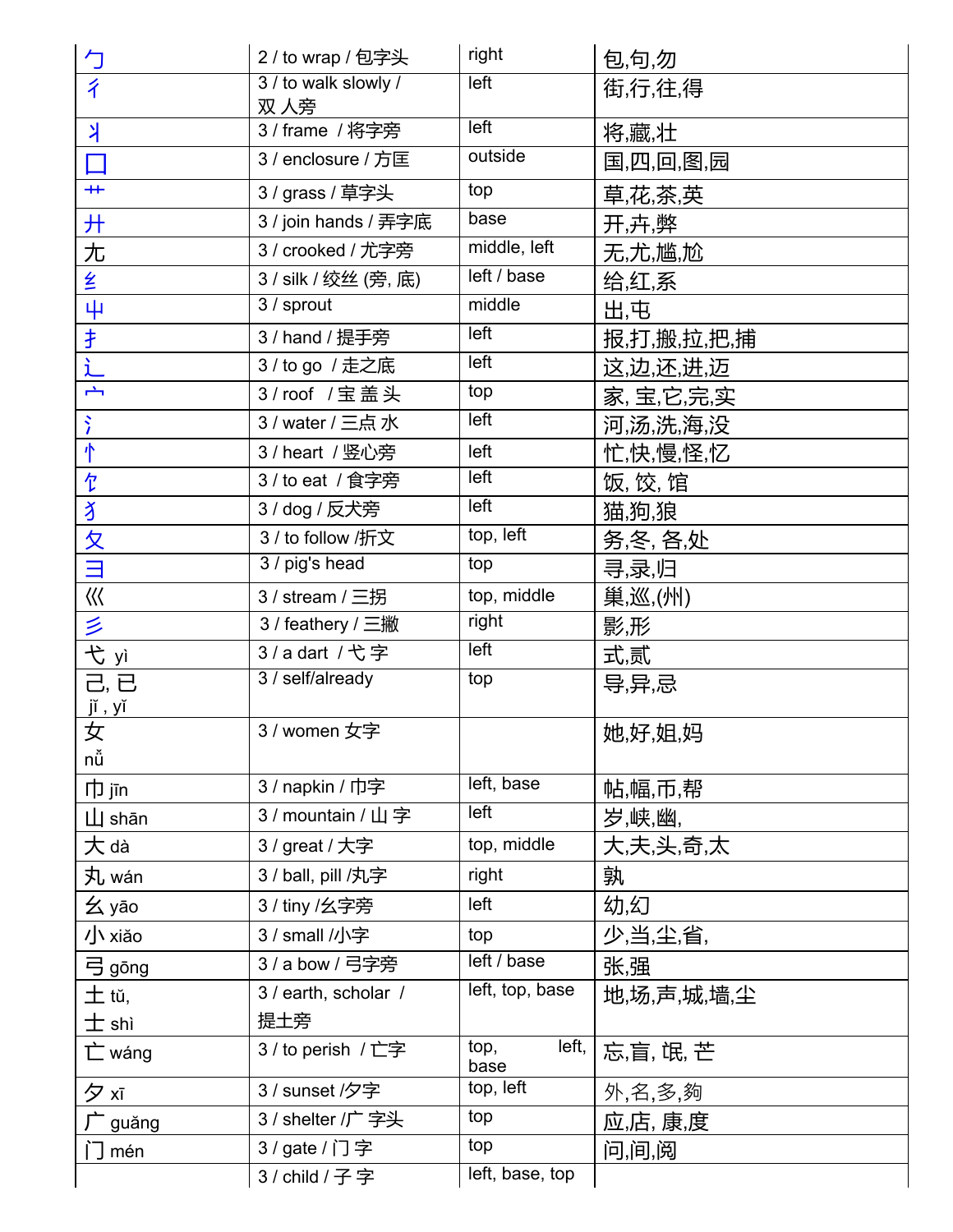| 子zĭ              |                                |                 | 孩,孙,学,孟        |
|------------------|--------------------------------|-----------------|----------------|
| 耂                | 4 / old / 老字头                  | top             | 考,者,孝          |
| #                | 4 / ox / 牛字旁                   | left            | 特,物,牲          |
| $\sum_{i=1}^{n}$ | 4 / fire / 四点底                 | base            | 点,热,煎,煮, 然,熊,杰 |
| 月yuè             | 4 / flesh /月字 (旁,底)            | left / base     | 肺,朋,肝,胃        |
| 礻                | 4 / spirit /示字旁                | left            | 社,祝,礼,视        |
| 攵                | 4 / tap / 反文旁                  | right           | 收,改,故,教        |
| 斗 dŏu            | 4 / to measure /斗字             | right           | 斜斟             |
| 歹 dăi            | 4 / bad, evil / 歹字             | left            | 死,列,残          |
| 犬 quăn           | 4 / dog / 犬字                   | base, right     | 哭,献            |
| 瓦 wă             | 4 / baked clay / 瓦字            | left, base      | 瓶,瓷            |
| 不bù              | 4 / not / 不字                   | top             | 否,甭,歪,孬        |
| 廿 niàn           | 4 / twenty /廿字头                | top             | 共,黄,巷          |
| 木 mù             | $4 /$ wood $/$                 | left, top, base | 本,来,村,相,查,架    |
|                  | 木字(旁,头,底)                      |                 |                |
| $\pm$ wáng       | 4 / king / 斜王旁                 | left, top, base | 理,现,琴,望        |
| 心 xīn            | 4 / heart / 心字底                | base            | 您,想,总,愿        |
| 火 hŏu            | 4 / fire /火字旁                  | left, base      | 灯,炒,烧,烤,爆,炎    |
| 文 wén            | 4 / civil / 文字旁                | left            | 斌              |
| 方 fāng           | 4 / square, side / 方字          | left, base      | 放,旅,族,旁        |
| 户 hù             | 4 / household / 户字旁            | top             | 房,肩,扁,雇        |
| 天 yāo            | 4 / tender, young /<br>夭字旁     | top             | 吞,乔,蚕          |
| 片 piàn           | 4 / a strip / 片字               | left            | 版,牌            |
| 贝 bèi            | 4 / treasure / 贝字              | left, base      | 贵,则,贴,赚        |
| 斤 jīn            | 4 / half kilo/ 斤字              | left, base      | 斤,新,所          |
| 殳 shū            | 4 / to kill / 殳字               | right           | 毀沒             |
| 日 rì             | 4 / day, sun /日字               | left, top, base | 时,明,昨,旧        |
| 车 chē            | 4 / vehicle / 车                | left, top, base | 辆,转,轻,轰,辈      |
| 戈 gē             | 4 / spear / 戈                  | right, left     | 我,或,战,划, (成)   |
| 止zhĭ             | 4 / only to stop / 止           | top, base, left | 步,肯,正,此,武      |
| $\boxminus$ yuè  | 4 / to say, name $/ \Box$      |                 | 电,甲,冒,曲        |
| 牙 yá             | 4 / tooth /牙                   | left            | 鸦,雅            |
| 中 zhōng          | 4 / middle / 中                 | top, right      | 贵,忠            |
| 尝*               | 5/常字头                          | top             | 常,党 ,堂         |
| 癸*               | 5 / back to back /<br>背靠背(登字头) | top             | 登,背            |
| $\overline{+}$   | 5 / grass & cover /<br>草花盖     | top             | 营,劳,荣          |
| 奉*               | 5 / to present /<br>春字头        | top             | 春, 奏,奉,秦,泰     |
|                  |                                |                 |                |